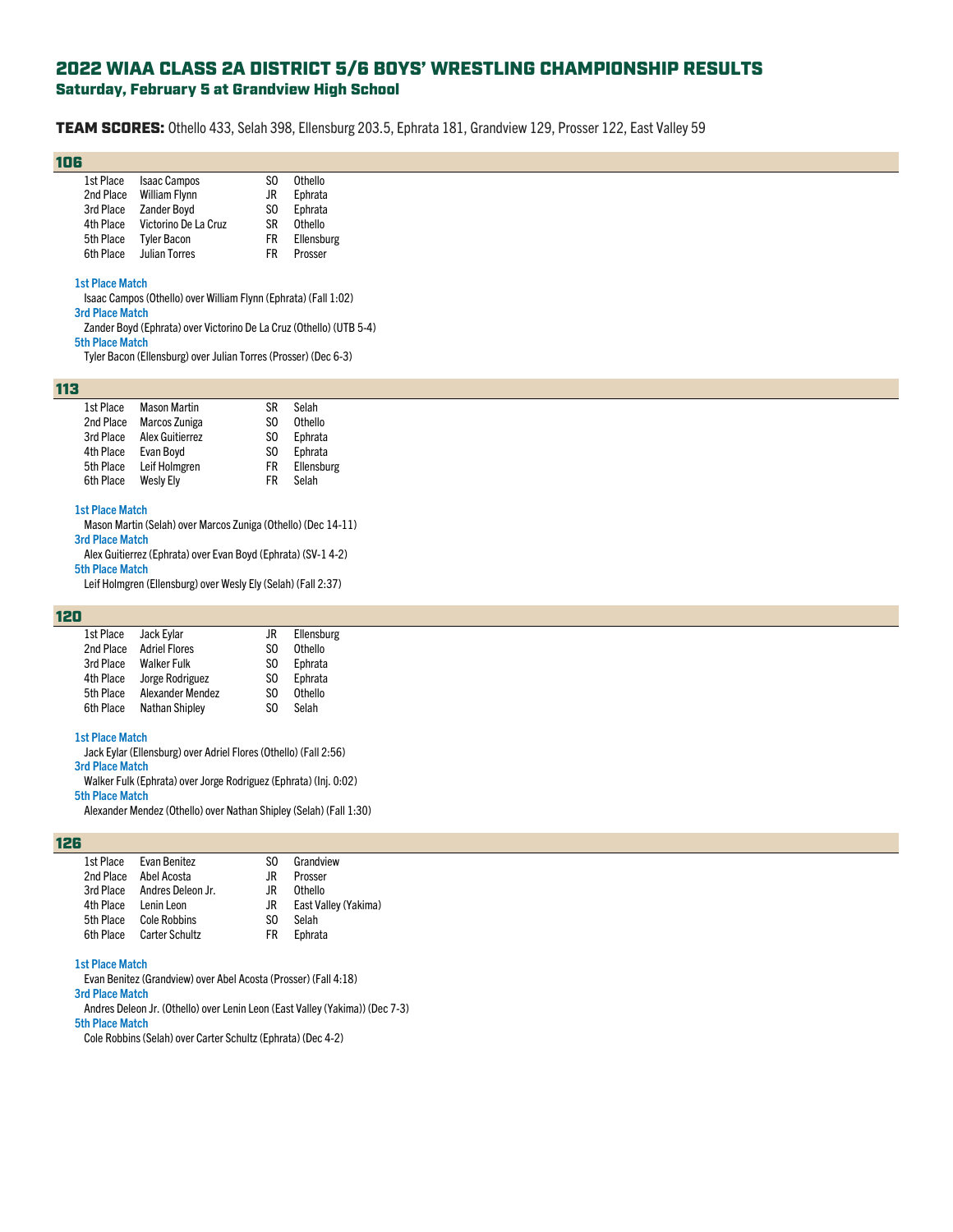# 2022 WIAA CLASS 2A DISTRICT 5/6 BOYS' WRESTLING CHAMPIONSHIP RESULTS

# Saturday, February 5 at Grandview High School

## 132

| 1st Place | <b>Forrest Roylance</b> | JR. | Othello    |
|-----------|-------------------------|-----|------------|
| 2nd Place | Samuel Gonzalez         | .IR | Selah      |
| 3rd Place | <b>Moon Thompson</b>    | .IR | Selah      |
| 4th Place | <b>Ryan Noel</b>        | .IR | Grandview  |
| 5th Place | <b>Anthony Abundiz</b>  | S0  | Othello    |
| 6th Place | <b>Ryder Suemori</b>    | FR. | Ellensburg |

#### **1st Place Match**

Forrest Roylance (Othello) over Samuel Gonzalez (Selah) (Dec 5-1)

**3rd Place Match**

Moon Thompson (Selah) over Ryan Noel (Grandview) (MD 9-1)

**5th Place Match**

Anthony Abundiz (Othello) over Ryder Suemori (Ellensburg) (MD 12-2)

# 138

| 1st Place | Kyler Freeman                 | SR  | Othello              |
|-----------|-------------------------------|-----|----------------------|
| 2nd Place | Julian Sanchez                | SO. | Grandview            |
| 3rd Place | Jacob Bacon                   | SR  | Ellensburg           |
| 4th Place | Memo Abundez                  | SO. | Selah                |
| 5th Place | Logan Myers                   | FR. | Prosser              |
| 6th Place | <b>Hector Campos-Gonzalez</b> | JR. | East Valley (Yakima) |

#### **1st Place Match**

Kyler Freeman (Othello) over Julian Sanchez (Grandview) (TB-1 9-6)

**3rd Place Match** Jacob Bacon (Ellensburg) over Memo Abundez (Selah) (Fall 0:53)

**5th Place Match**

Logan Myers (Prosser) over Hector Campos-Gonzalez (East Valley (Yakima)) (Dec 4-2)

# 145

| 1st Place | Jesse Salinas             | ßR  | Selah                |
|-----------|---------------------------|-----|----------------------|
|           | 2nd Place Francisco Ayala | JR. | Ellensburg           |
|           | 3rd Place Zakary Rocha    | SR. | Othello              |
|           | 4th Place Colin Attaway   | SO. | East Valley (Yakima) |
| 5th Place | Abdiel Lopez              | .IR | Grandview            |
|           |                           |     |                      |

#### **1st Place Match**

Jesse Salinas (Selah) over Francisco Ayala (Ellensburg) (Inj. 0:00) **3rd Place Match**

Zakary Rocha (Othello) over Colin Attaway (East Valley (Yakima)) (Dec 4-2)

**5th Place Match**

Abdiel Lopez (Grandview) over () , . (Bye)

# 152

|           | 1st Place Alonzo Lopez   | JR  | Selah                |
|-----------|--------------------------|-----|----------------------|
|           | 2nd Place Hudson Sager   | JR. | Ephrata              |
|           | 3rd Place Alex Anderson  | SO. | Prosser              |
| 4th Place | John Dobie               | JR  | East Valley (Yakima) |
|           | 5th Place Dallin Freeman | SR  | Othello              |
| 6th Place | Jesus Bonilla            | SO. | Othello              |

## **1st Place Match**

Alonzo Lopez (Selah) over Hudson Sager (Ephrata) (Fall 5:04)

**3rd Place Match**

Alex Anderson (Prosser) over John Dobie (East Valley (Yakima)) (Dec 3-1)

**5th Place Match**

Dallin Freeman (Othello) over Jesus Bonilla (Othello) (For.)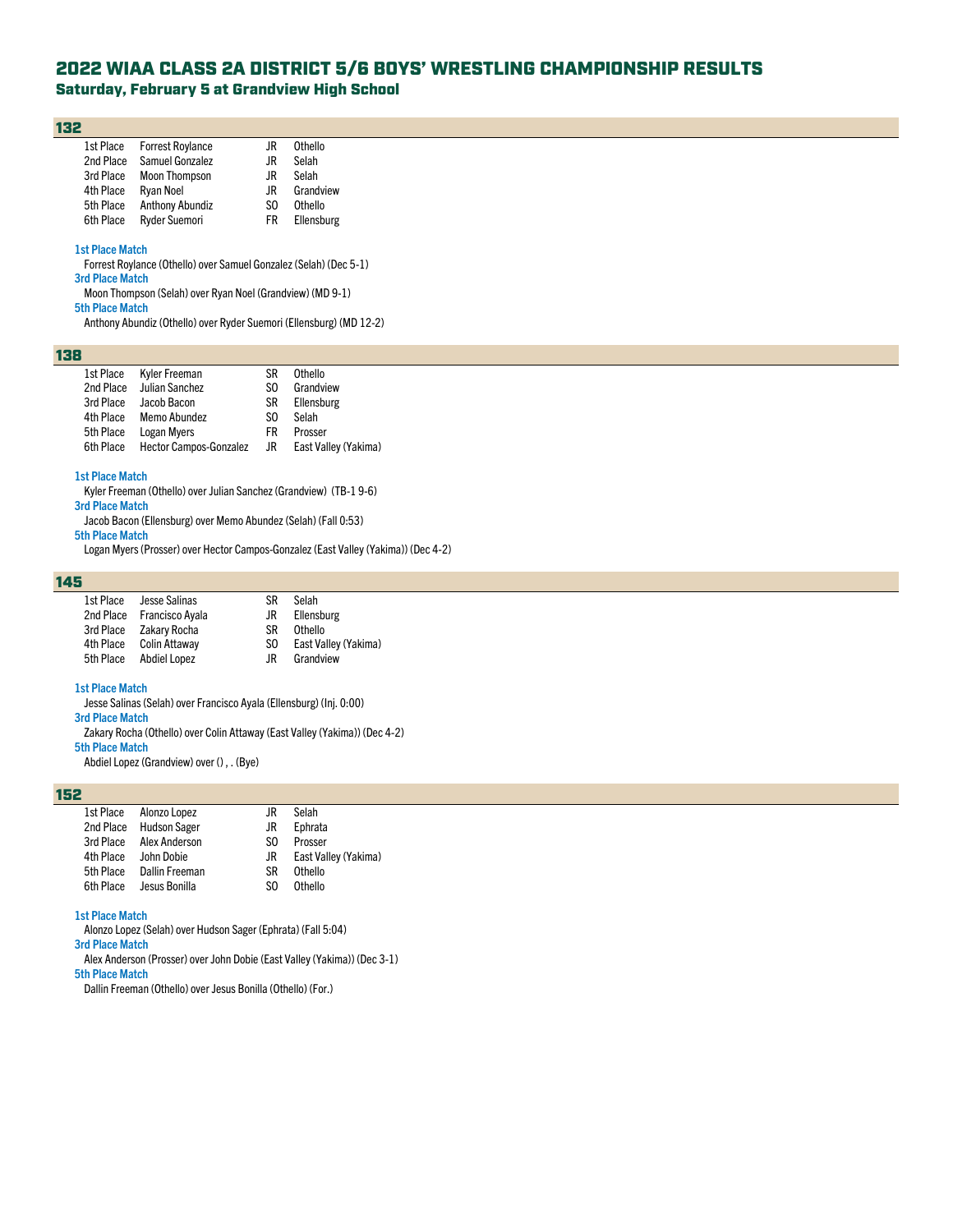# 2022 WIAA CLASS 2A DISTRICT 5/6 BOYS' WRESTLING CHAMPIONSHIP RESULTS

# Saturday, February 5 at Grandview High School

## 160

|           | 1st Place Ethan Garza  | SR  | Selah      |
|-----------|------------------------|-----|------------|
| 2nd Place | Joshua Holmes          | ßR  | Selah      |
| 3rd Place | Jesus Gonzalez         | .IR | Othello    |
|           | 4th Place Dale Faubion | SR  | Ellensburg |
| 5th Place | Jeremiah Flores        | FR  | Othello    |
|           | 6th Place John Shea IV | .IR | Ephrata    |

#### **1st Place Match**

Ethan Garza (Selah) over Joshua Holmes (Selah) (For.)

**3rd Place Match**

Jesus Gonzalez (Othello) over Dale Faubion (Ellensburg) (Dec 3-1) **5th Place Match**

Jeremiah Flores (Othello) over John Shea IV (Ephrata) (Dec 10-4)

# 170

| 1st Place | Judah Yates          | SR  | Selah      |
|-----------|----------------------|-----|------------|
| 2nd Place | Ethan Perez-Medina   | SR  | Othello    |
| 3rd Place | Jaime Tovar          | SR  | Grandview  |
| 4th Place | <b>Breck Hammond</b> | JR  | Ellensburg |
| 5th Place | Damion Hozjan        | SR  | Selah      |
| 6th Place | Kaden Hallatt        | SO. | Ephrata    |

#### **1st Place Match**

Judah Yates (Selah) over Ethan Perez-Medina (Othello) (TF-1.5 3:08 (17-0)) **3rd Place Match**

Jaime Tovar (Grandview) over Breck Hammond (Ellensburg) (Fall 1:45)

**5th Place Match**

Damion Hozjan (Selah) over Kaden Hallatt (Ephrata) (Dec 6-0)

# 182

| 1st Place | Nehemiah Medrano      | JR        | Prosser    |
|-----------|-----------------------|-----------|------------|
| 2nd Place | <b>Gerald Schmidt</b> | <b>SR</b> | Selah      |
| 3rd Place | Alexis Espindola      | <b>SR</b> | Othello    |
| 4th Place | Sean Davis            | JR.       | Ellensburg |
| 5th Place | Vaden Dormaier        | JR        | Ephrata    |
| 6th Place | Jaxon Gomez           | FR        | Othello    |
|           |                       |           |            |

### **1st Place Match**

Nehemiah Medrano (Prosser) over Gerald Schmidt (Selah) (Fall 2:22)

## **3rd Place Match**

Alexis Espindola (Othello) over Sean Davis (Ellensburg) (Fall 1:39)

**5th Place Match**

Vaden Dormaier (Ephrata) over Jaxon Gomez (Othello) (Fall 3:35)

#### 195

| 1st Place | <b>Donald Schmidt</b>  | ßR  | Selah      |
|-----------|------------------------|-----|------------|
| 2nd Place | <b>Terrill Freeman</b> | .IR | Othello    |
| 3rd Place | <b>Brandon Garza</b>   | .IR | Othello    |
| 4th Place | Logan Stolen           | JR  | Ellensburg |
| 5th Place | <b>Cade Robertson</b>  | SR  | Selah      |
| 6th Place | <b>Ellis Anderson</b>  | .IR | Ephrata    |
|           |                        |     |            |

## **1st Place Match**

Donald Schmidt (Selah) over Terrill Freeman (Othello) (MD 14-6)

**3rd Place Match**

Brandon Garza (Othello) over Logan Stolen (Ellensburg) (Fall 4:18) **5th Place Match**

Cade Robertson (Selah) over Ellis Anderson (Ephrata) (Fall 1:17)